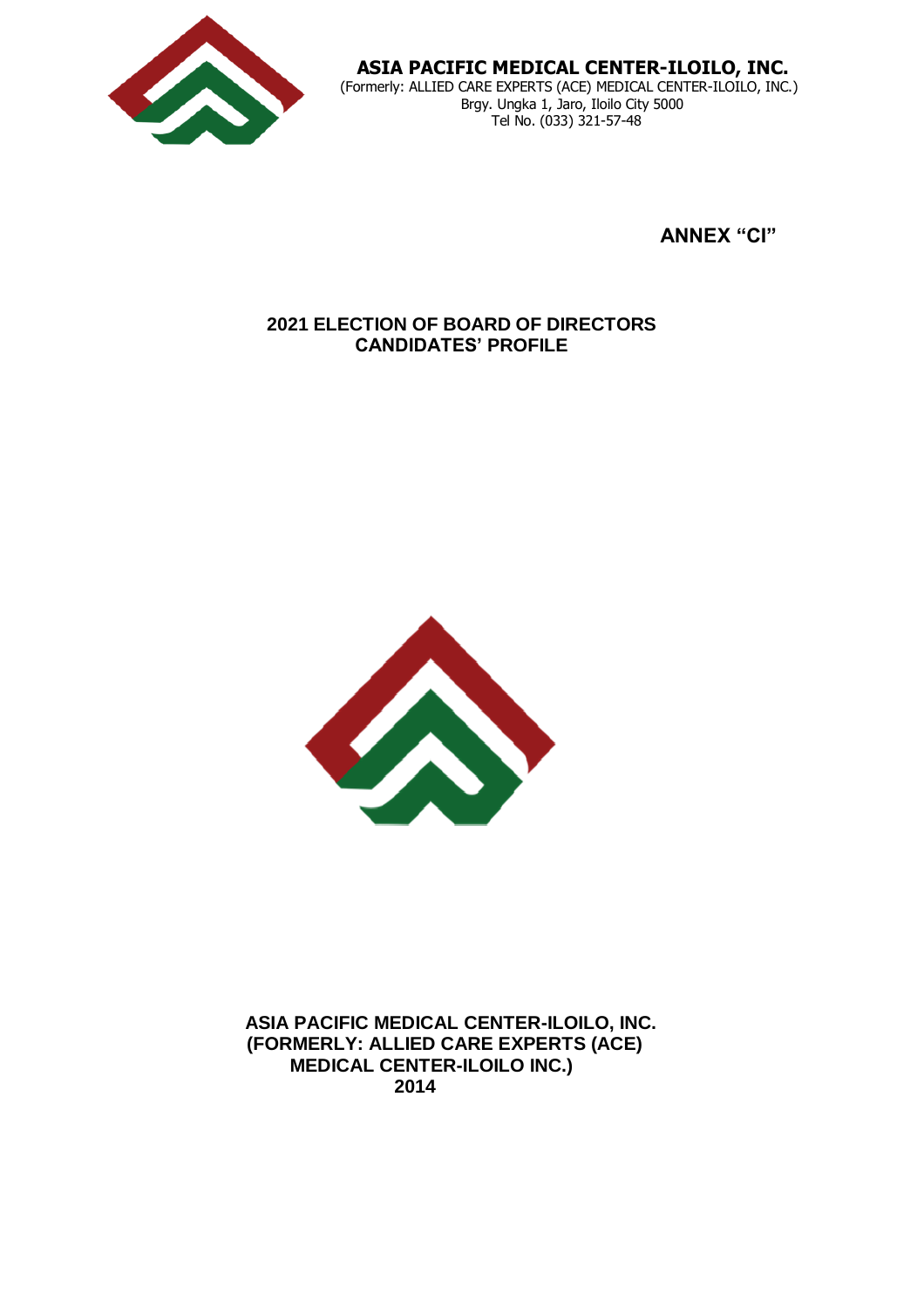

 (Formerly: ALLIED CARE EXPERTS (ACE) MEDICAL CENTER-ILOILO, INC.) Brgy. Ungka 1, Jaro, Iloilo City 5000 Tel No. (033) 321-57-48



### **EDUCATIONAL BACKGROUND**

| <b>EDUCATIONAL INSTITUTION</b>       | <b>DEGREE</b>                                                               | <b>YEAR GRADUATED</b>           |
|--------------------------------------|-----------------------------------------------------------------------------|---------------------------------|
| Cebu Doctors College                 | Mater in Hospital Management                                                | Ongoing (Thesis Writing)        |
| University of Asia and the Pacific   | <b>Master in Business Economics</b>                                         | <b>Ongoing (Thesis Writing)</b> |
| Asian Institute of Management        | Manufacturing Management and Finance<br><b>Course for Senior Executives</b> | 1999                            |
| West Visayas Sstate University       | Doctor of Medicine                                                          | 1989                            |
| <b>West Visayas State University</b> | <b>B.S. Biological Sciences</b>                                             | 1985                            |

| <b>COMPANY</b>                                             | <b>POSITION</b>            | <b>LENGTH OF SERVICE</b>                                                                                      |
|------------------------------------------------------------|----------------------------|---------------------------------------------------------------------------------------------------------------|
| Phil Pharmawealth, Inc.                                    | President / CEO            | 1993-Present (16 years with<br>interruption during his tenure<br>as member of the house of<br>representatives |
| House of Representatives                                   | Member                     | 2004-2013, 2016-2019                                                                                          |
| Endure Medical, Inc.                                       | CEO                        | 2013-2016,<br>2019 - Present                                                                                  |
| Allied Care Experts (ACE) Medical<br>Center - Iloilo, Inc. | President<br>Chairman      | $2014 -$ Present<br>2020 - Present                                                                            |
| Allied Care Experts Medical Center<br>- Bacolod, Inc.      | President<br>Chairman      | $2017 -$ Present<br>2020 - Present                                                                            |
| Asia Pacific Medical Center<br>(APMC) Aklan, Inc.          | President                  | 2017 - 2020                                                                                                   |
| Asia Pacific Medical Center<br>(APMC) Aklan, Inc.          | Chairman                   | 2020 - Present                                                                                                |
| Allied Care Experts Medical<br>Center- Cagayan De Oro      | Member, Board of Directors | 2016 - Present                                                                                                |
| Aesthetica Manila, Inc.                                    | President                  | 2016 - Present                                                                                                |
| Smartlab Diagnostic and Dialysis<br>Center                 | President                  | 2018 - Present                                                                                                |
| Baguio Cordillera Doctors Hospital<br>Inc.                 | President                  | 2018 - Present                                                                                                |
| Botikang Pinoy, Inc.                                       | Chairman                   | 2017 - Present                                                                                                |
| Super BP Mart Corporation                                  | Chairman                   | 2017 - Present                                                                                                |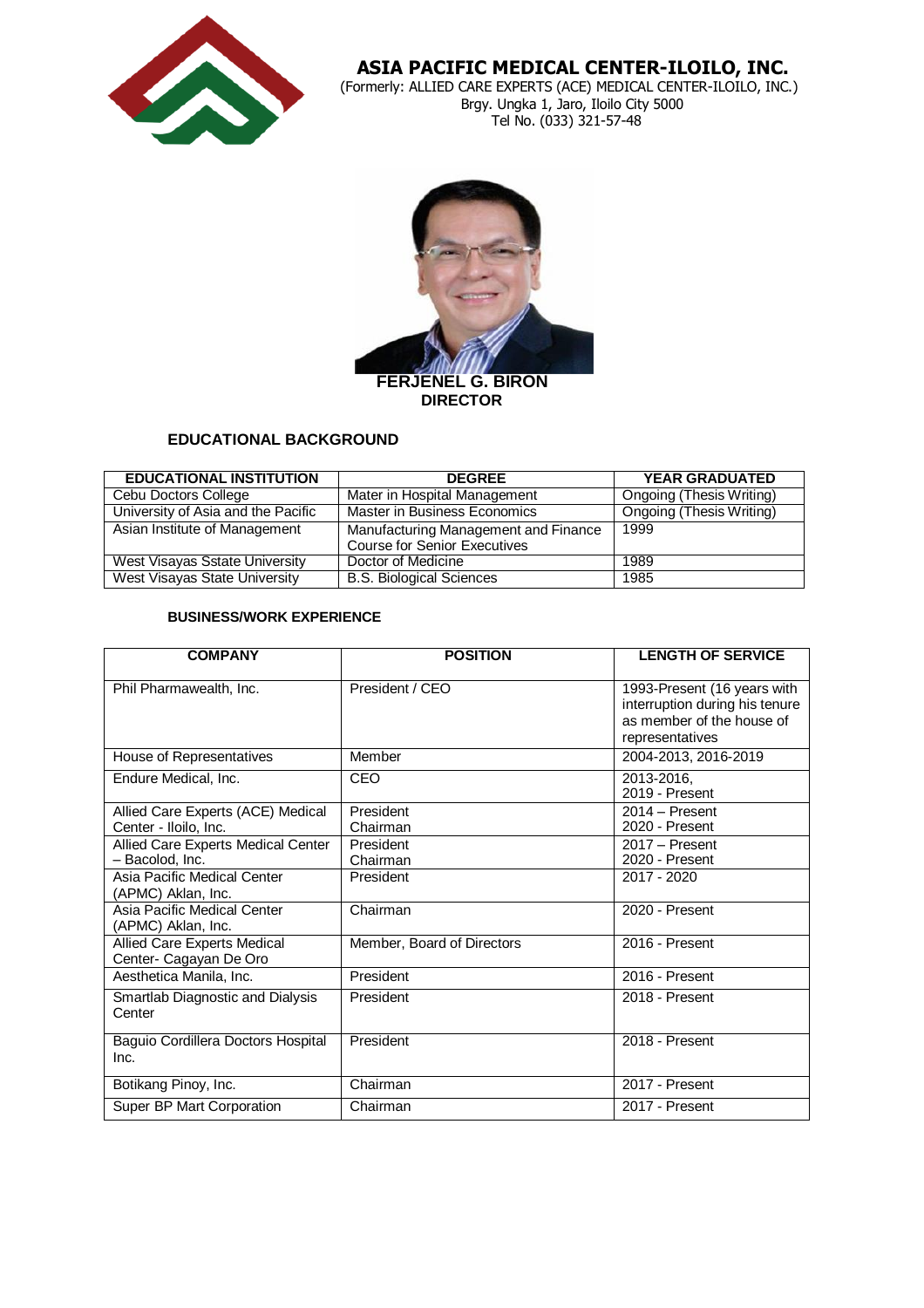

 (Formerly: ALLIED CARE EXPERTS (ACE) MEDICAL CENTER-ILOILO, INC.) Brgy. Ungka 1, Jaro, Iloilo City 5000 Tel No. (033) 321-57-48



### **EDUCATIONAL BACKGROUND**

| <b>EDUCATIONAL INSTITUTION</b> | <b>DEGREE</b>                          | <b>YEAR GRAUATED</b> |
|--------------------------------|----------------------------------------|----------------------|
| West Visayas State University  | Doctor of Medicine                     | 1999                 |
| West Visayas State University  | Internal Medicine                      | 2004                 |
| <b>Medical Center</b>          |                                        |                      |
| <b>Philippine Heart Center</b> | Adult Cardiology                       | 2009                 |
| Cebu Doctors' University       | Master of Arts in Hospital             | 2017                 |
|                                | Administration (For Thesis Completion) |                      |

| <b>COMPANY</b>                     | <b>POSITION</b>            | <b>LENGTH OF SERVICE</b> |
|------------------------------------|----------------------------|--------------------------|
| West Visayas State University      | Asst. Chair- ICU Committee | 4 Years                  |
| <b>Medical Center</b>              |                            |                          |
| Philippine Heart Association -     | Past President             | 2 Years                  |
| Panay Chapter                      |                            |                          |
| Philippine College of Physicians-  | Member, Board of Directors | 2020-Present             |
| Panay Chapter                      |                            |                          |
| Allied Care Experts Medical Center | Independent Director       | 2020-Present             |
| <b>Iloilo</b>                      |                            |                          |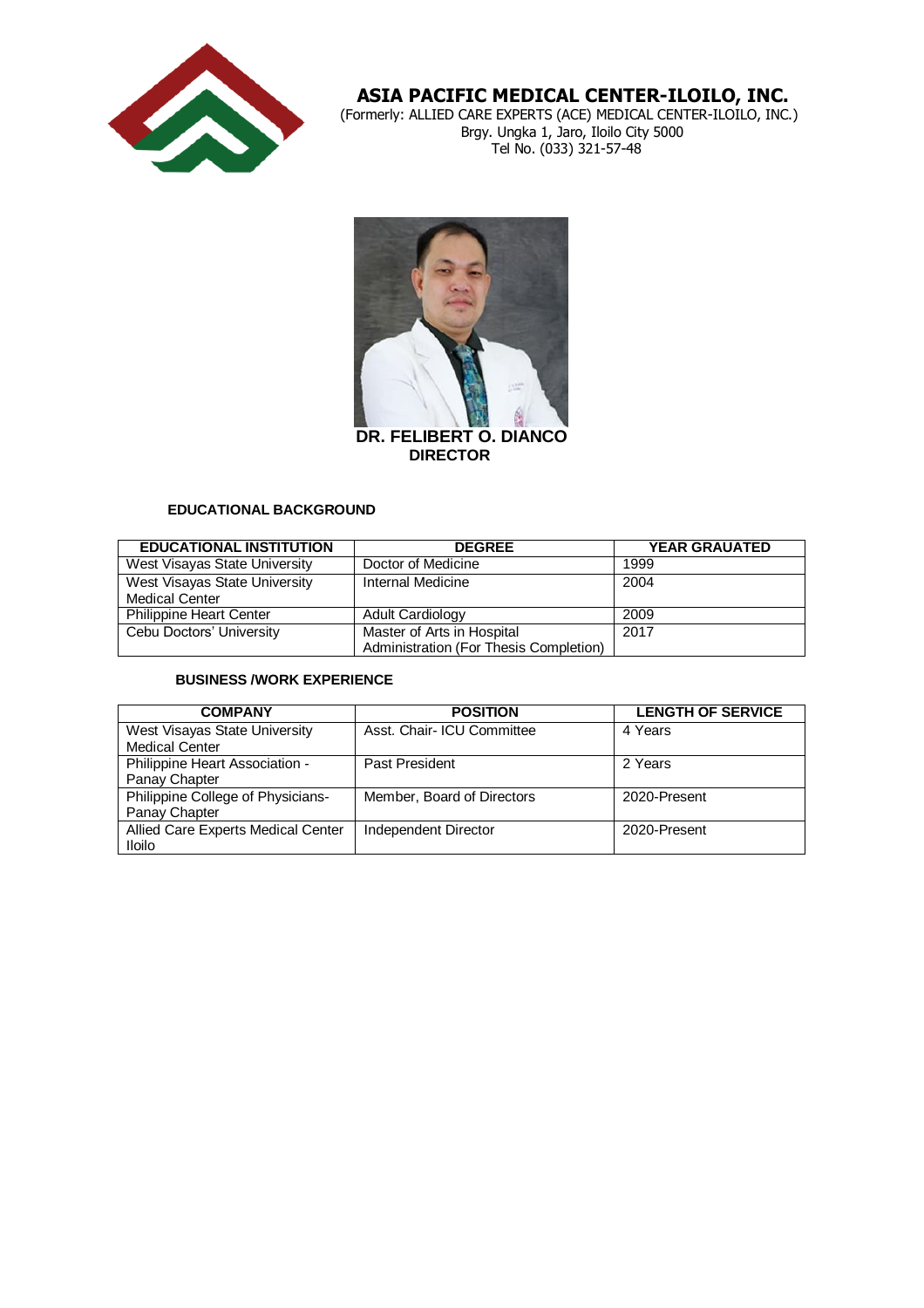

 (Formerly: ALLIED CARE EXPERTS (ACE) MEDICAL CENTER-ILOILO, INC.) Brgy. Ungka 1, Jaro, Iloilo City 5000 Tel No. (033) 321-57-48



#### **EDUCATIONAL BACKGROUND**

| <b>EDUCATIONAL INSTITUTION</b> | <b>DEGREE</b>                           | <b>YEAR GRADUATED</b> |
|--------------------------------|-----------------------------------------|-----------------------|
| University of Iloilo           | Bachelor of Arts (Major: Political      | 1988                  |
|                                | Science                                 |                       |
| Central Philippine University  | Bachelor of Laws (2 <sup>nd</sup> Year) | 1999-2001             |

| <b>COMPANY</b>                     | <b>POSITION</b>                        | <b>LENGTH OF SERVICE</b> |
|------------------------------------|----------------------------------------|--------------------------|
| The Daily Guardian                 | <b>Founding Publisher</b>              | 20 Years                 |
| <b>Global Business Power Corp</b>  | <b>PR Consultant</b>                   | 23 Years                 |
| <b>House of Representatives</b>    | <b>Chief Political Affairs Officer</b> | 6 Years                  |
| <b>Panay News</b>                  | Editor-In-Chief                        | 9 Years                  |
| <b>Iloilo Press Club</b>           | President                              | 3 Terms                  |
|                                    | Member                                 | 30 Years                 |
| Rotary Club of Iloilo              | President                              | 1 Term                   |
|                                    | Member                                 | 10 years                 |
| Allied Care Experts Medical Center | Independent Director                   | 2018-2019                |
| <b>Iloilo</b>                      | <b>Regular Director</b>                | 2020-Present             |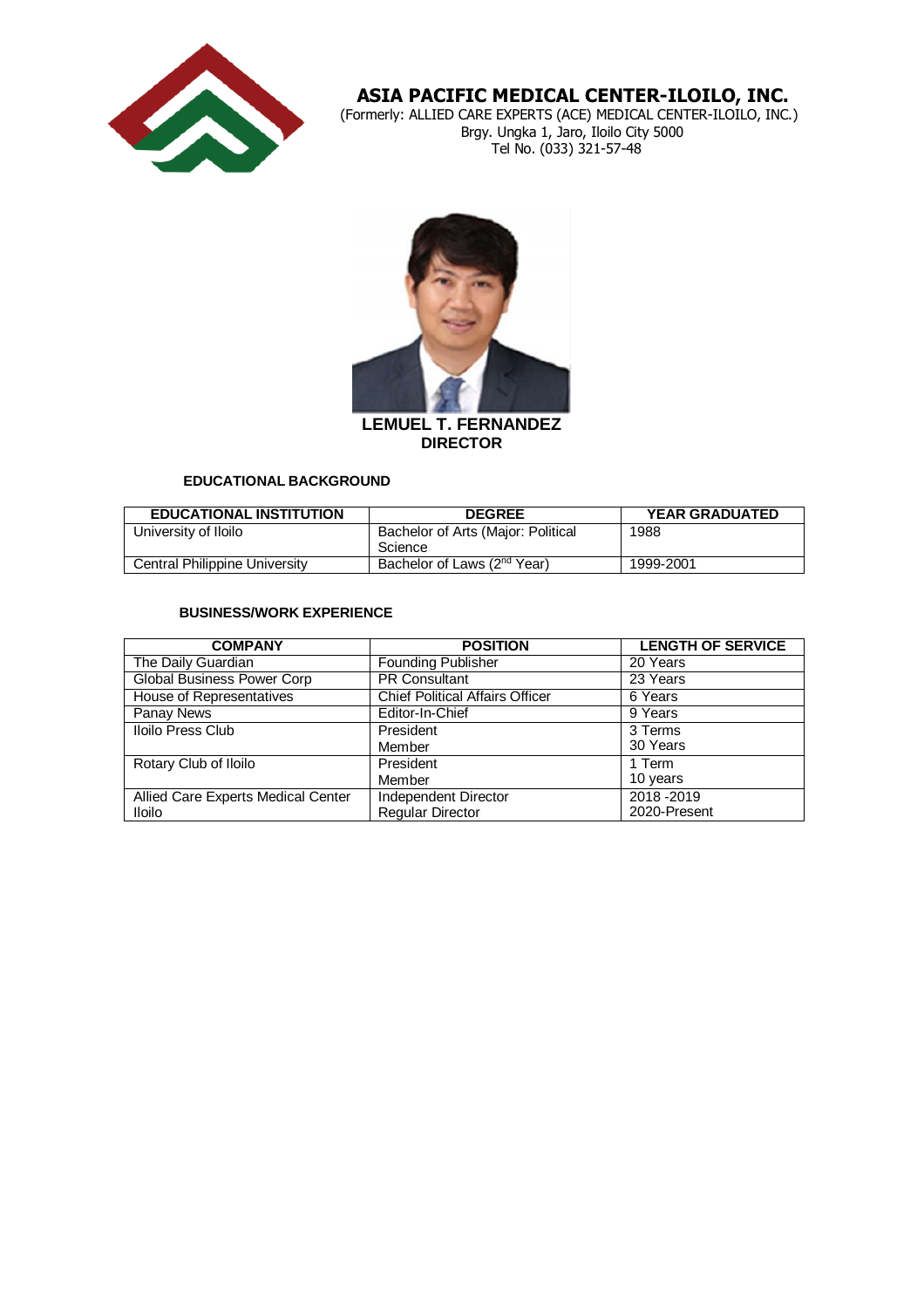

 (Formerly: ALLIED CARE EXPERTS (ACE) MEDICAL CENTER-ILOILO, INC.) Brgy. Ungka 1, Jaro, Iloilo City 5000 Tel No. (033) 321-57-48



**DR. LUSYL GOMEZ DIRECTOR**

### **EDUCATIONAL BACKGROUND**

| <b>EDUCATIONAL INSTITUTION</b> | <b>DEGREE</b>                                | <b>YEAR GRADUATED</b>    |
|--------------------------------|----------------------------------------------|--------------------------|
| West Visayas State University  | AB Science                                   | 1980                     |
| West Visayas State University  | Doctor of Medicine                           | 1984                     |
| Iloilo Doctors' Hospital       | Post Graduate Internship                     | 1984-1985                |
| Cebu Doctors' University       | Master of Arts in Hospital<br>Administration | Ongoing (Thesis Writing) |

| <b>COMPANY</b>                      | <b>POSITION</b>                  | <b>LENGTH OF SERVICE</b> |
|-------------------------------------|----------------------------------|--------------------------|
| STI                                 | School Physician                 | 3 Years                  |
| St. Therese College                 | School Physician                 | 3 Years                  |
| Iloilo Doctors College - School of  | Professor                        | 3 Years                  |
| Dentistry                           |                                  |                          |
| Health Link (Iloilo) Inc.           | Treasurer                        | 4 Years                  |
|                                     | Member, Board of Directors       | 12Years                  |
| Wellness Medica Pharma              | Member, Board of Directors       | 6 Years                  |
| Iloilo Doctors College of Dentistry | Professor                        | 3 Years                  |
| IpedCare Plus Pharmacy.             | Head of Operations               | 2021                     |
| ExcelGlobal Inc.                    | Vice President for Operations    | 2016-Present             |
|                                     | Member, Board of Directors       | 4 Years                  |
| Allied Care Experts (ACE) Medical   | <b>Independent Director</b>      | September 2017- August   |
| Center Iloilo Inc.                  |                                  | 2018                     |
|                                     | Regular Director                 | October 2020-Present     |
| Iloilo Doctors' Hospital            | Residency Training in Pediatrics | 3 Years                  |
|                                     |                                  |                          |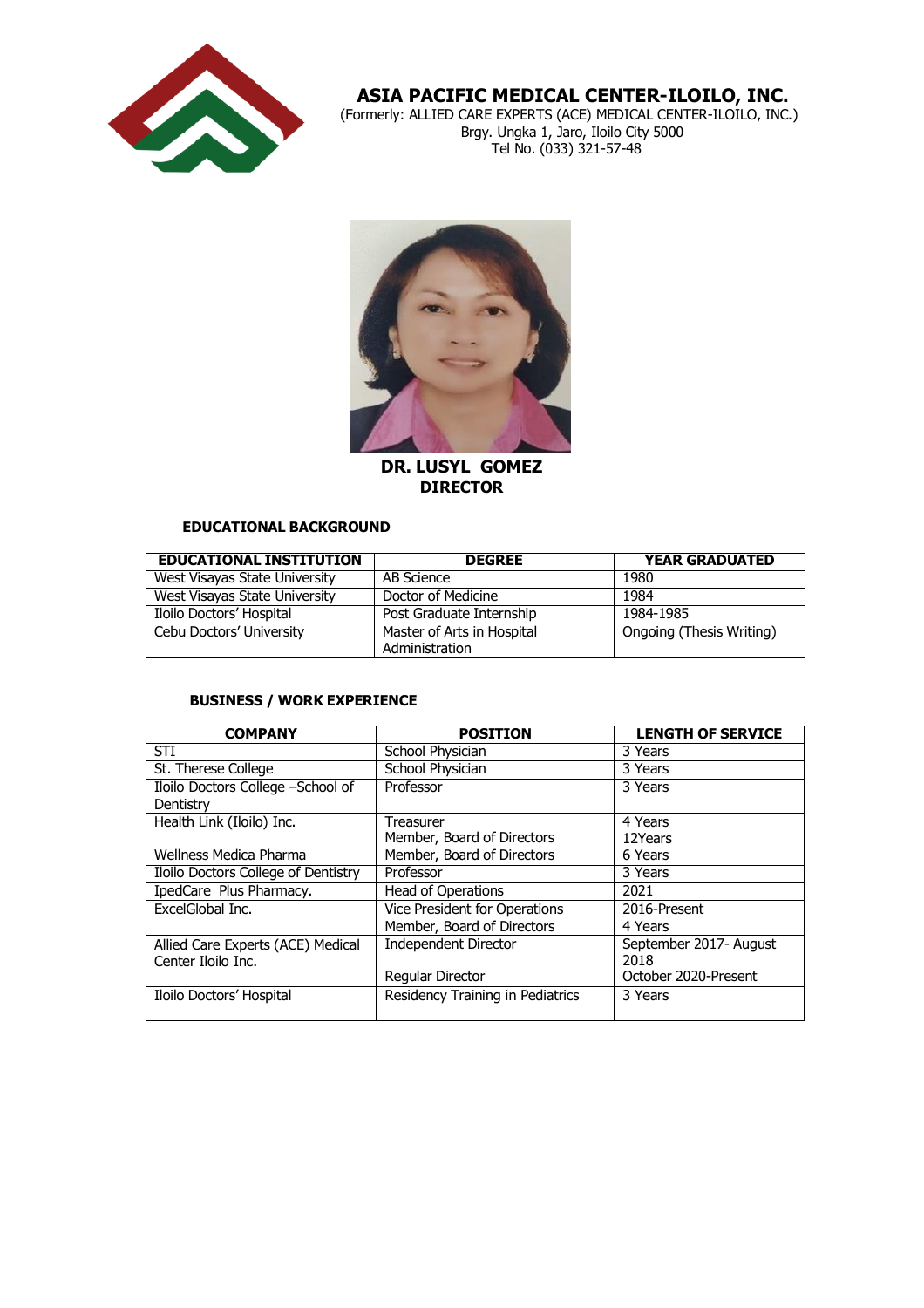

 (Formerly: ALLIED CARE EXPERTS (ACE) MEDICAL CENTER-ILOILO, INC.) Brgy. Ungka 1, Jaro, Iloilo City 5000 Tel No. (033) 321-57-48



### **EDUCATIONAL BACKGROUND**

| <b>EDUCATIONAL INSTITUTION</b> | <b>DEGREE</b>                     | <b>YEAR GRADUATED</b>    |
|--------------------------------|-----------------------------------|--------------------------|
| West Visayas State University  | Bachelor of Science in Biological | 1984                     |
|                                | Science                           |                          |
| West Visayas State University  | Doctor of Medicine                | 1988                     |
| St. Paul's Hospital            | Post-Graduate                     | 1988-1989                |
| Cebu Doctors' University       | Master of Arts in Hospital        | Ongoing (Thesis Writing) |
|                                | Administration                    |                          |

| <b>COMPANY</b>                     | <b>POSITION</b>                         | <b>LENGTH OF SERVICE</b> |
|------------------------------------|-----------------------------------------|--------------------------|
| St. Paul's Hospital                | Residency Training in General           | 1990 - 1994              |
|                                    | Surgery                                 |                          |
| University of the Philippines-     | Fellowship Training in Surgical         | 1996                     |
| Philippine General Hospital        | Oncology                                |                          |
| St. Paul's Hospital Iloilo         | <b>Training Officer</b>                 | 1997-2004                |
| Department of Surgery              | Chairman                                | 2005-2011                |
| West Visayas State University      | <b>Consultant Department of Surgery</b> | 1998-Present             |
| <b>Hospital Medical Center</b>     |                                         |                          |
| <b>West Visayas Medical Center</b> | <b>Consultant Department of Surgery</b> | 1998-2017                |
| Philippines Society of General     | Secretary                               | 1998-2001                |
| Surgeons, Panay Chapter            | President                               | 2002-2003                |
| Philippines College of Surgeon     | Member, Board of Directors              | 1998-2002                |
| Panay Chapter                      |                                         |                          |
| Allied Care Experts (ACE) Medical  | Vice Chairman                           | June 2016 - August 2019  |
| Center - Iloilo Inc.               | <b>Executive Vice President</b>         | 2019-Present             |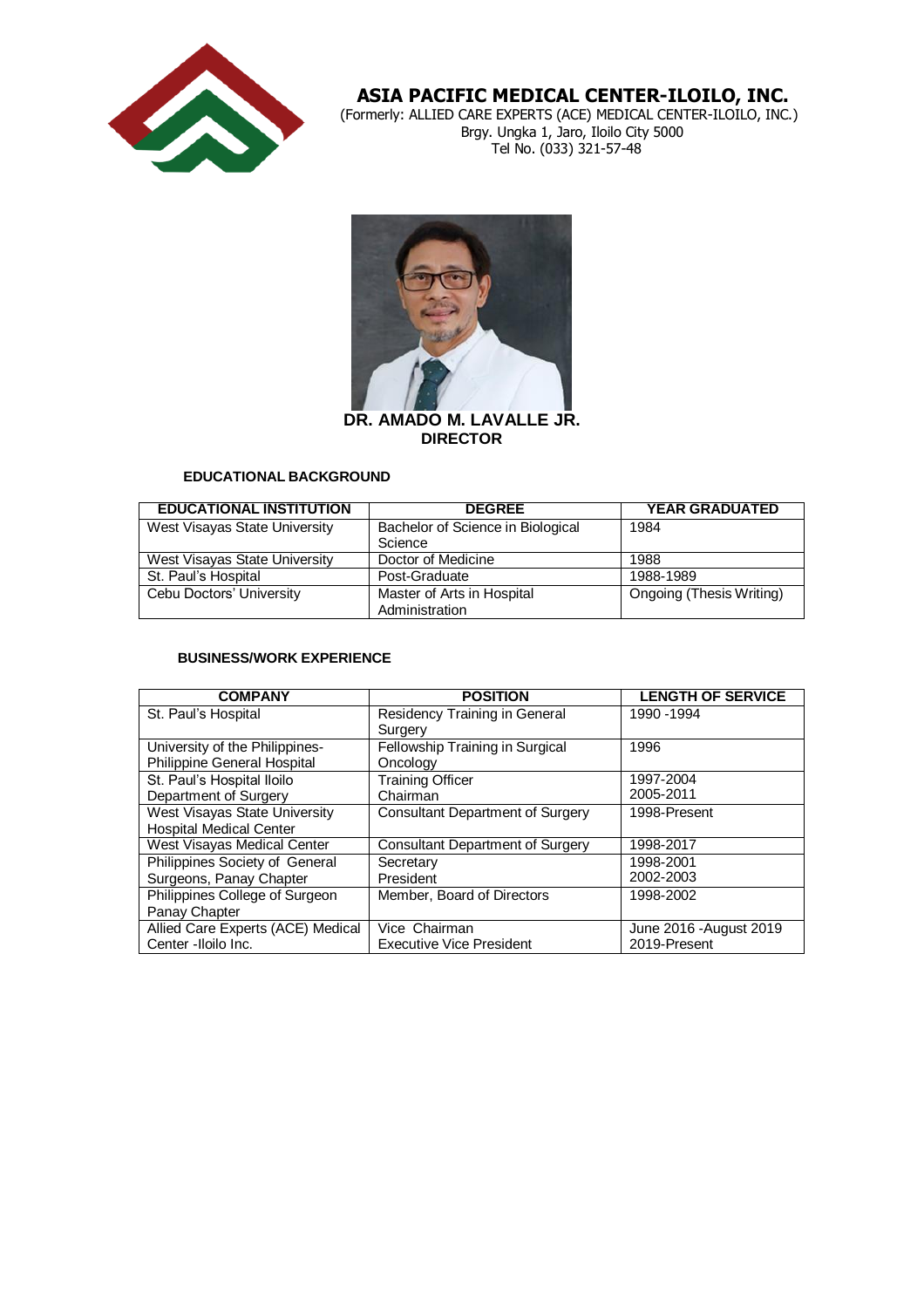![](_page_6_Picture_0.jpeg)

 (Formerly: ALLIED CARE EXPERTS (ACE) MEDICAL CENTER-ILOILO, INC.) Brgy. Ungka 1, Jaro, Iloilo City 5000 Tel No. (033) 321-57-48

![](_page_6_Picture_3.jpeg)

### **DR. MERIDE D. LAVILLA DIRECTOR**

### **EDUCATIONAL BACKGROUND**

| <b>EDUCATIONAL INSTITUTION</b> | <b>DEGREE</b>              | <b>YEAR GRADUATED</b>    |
|--------------------------------|----------------------------|--------------------------|
| West Visayas State University  | <b>B.S Biology</b>         | 1984                     |
| West Visayas State University  | Doctor of Medicine         | 1988                     |
| West Negros College            | <b>B.S Nursing</b>         | 2004                     |
| Cebu Doctor's University       | Master of Arts in Hospital | Ongoing (Thesis Writing) |
|                                | Administration             |                          |

| <b>COMPANY</b>                                                                       | <b>POSITION</b>                                                                         | <b>LENGTH OF SERVICE</b> |
|--------------------------------------------------------------------------------------|-----------------------------------------------------------------------------------------|--------------------------|
| West Visayas State University<br><b>Medical Center</b>                               | Resident Physician<br>Department of Pediatrics                                          | 1990-1993                |
| Lavilla Medical Clinic                                                               | Practicing Pediatrician                                                                 | 1994-Present             |
| West Visayas State University<br>College of Medicine & Dept. of<br><b>Pediatrics</b> | Clinical Preceptor for 2 <sup>nd</sup> -3 <sup>rd</sup> year<br><b>Medical Students</b> | 1994-Present             |
| <b>Vitarich Corporation</b>                                                          | Retainer Physician                                                                      | 1998-Present             |
| Angelina Bakeshop                                                                    | <b>Retainer Physician</b>                                                               | 2008-2020                |
| Allied Care Experts (ACE) Medical                                                    | Asst. Corp. Treasurer                                                                   | December 2014- May 2016  |
| Center Iloilo, Inc.                                                                  | Corp. Secretary                                                                         | June 2016- August 2019   |
|                                                                                      | Asst. Secretary                                                                         | September 2019-Present   |
| Allied Care Experts (ACE) Medical                                                    | Corp. Treasurer                                                                         | 2017-2018;               |
| Center Bacolod Inc.                                                                  | Asst. Corp. Treasurer                                                                   | 2019-Present             |
| Asia Pacific Medical Center Aklan<br>Inc.                                            | <b>Executive Vice President</b>                                                         | 2017-Present             |
| Allied Care Experts (ACE) Medical                                                    | Asst. Corp. Treasurer                                                                   | 2021-Present             |
| Center Cagayan De Oro, Inc.                                                          | <b>Regular Director</b>                                                                 | 2016-Present             |
| Healthlink Iloilo Inc.                                                               | Corp. Secretary;                                                                        | 2009-2011;               |
|                                                                                      | Member, Board of Directors                                                              | 2014-Present             |
| ExcelGlobal Inc                                                                      | Chairman                                                                                | 2017-2020                |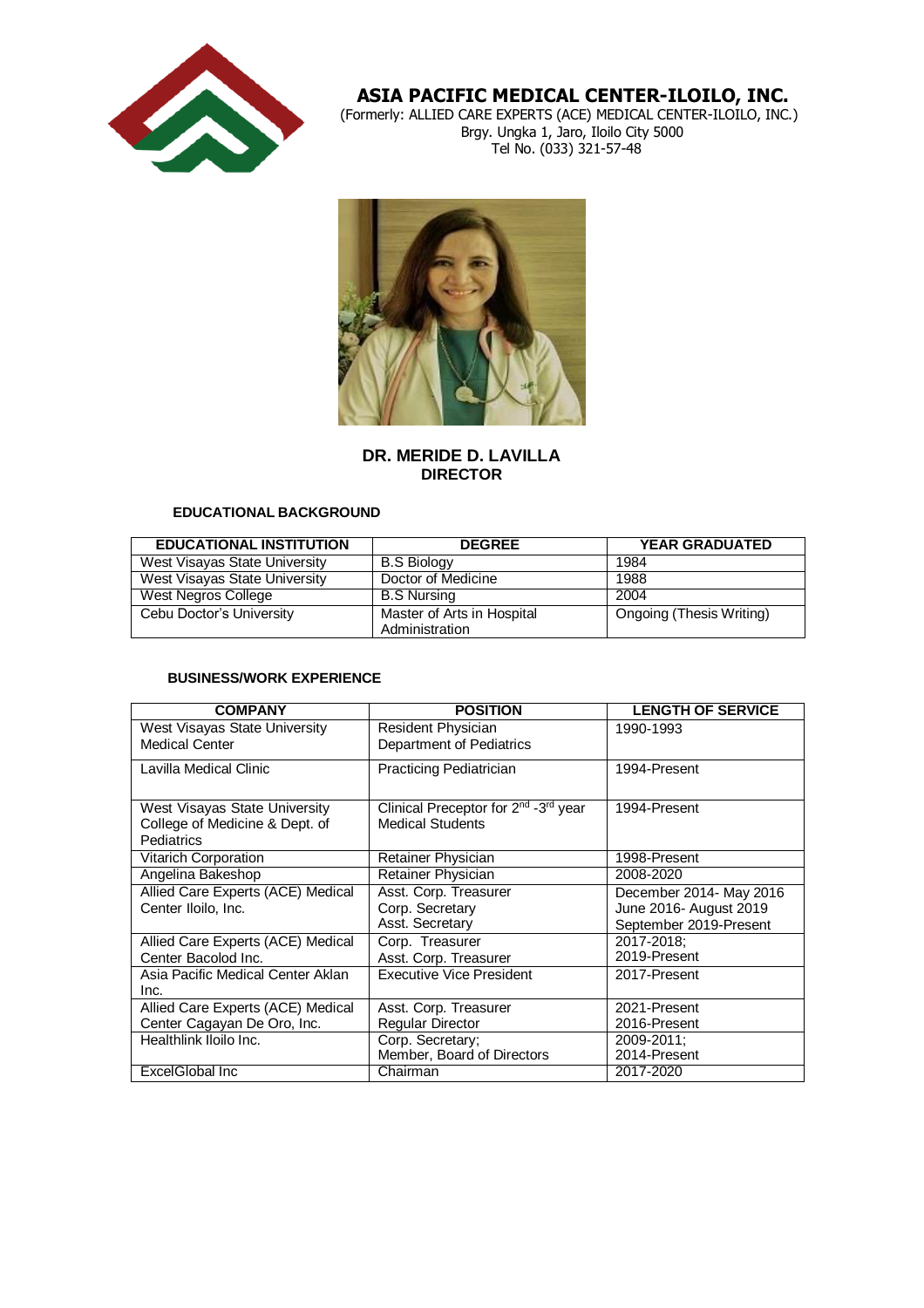![](_page_7_Picture_0.jpeg)

 (Formerly: ALLIED CARE EXPERTS (ACE) MEDICAL CENTER-ILOILO, INC.) Brgy. Ungka 1, Jaro, Iloilo City 5000 Tel No. (033) 321-57-48

![](_page_7_Picture_3.jpeg)

**DR. GEANIE CERNA LOPEZ DIRECTOR**

#### **EDUCATIONAL BACKGROUND**

| <b>EDUCATIONAL INSTITUTION</b>        | <b>DEGREE</b>                                 | <b>YEAR GRADUATED</b> |
|---------------------------------------|-----------------------------------------------|-----------------------|
| Siliman University                    | <b>B.S Gen. Science</b>                       | 1973                  |
| Cebu Institute of Medicine            | Doctor of Medicine                            | 1977                  |
| Jose Reyes Memorial Medical<br>Center | OB Gyne Residency Training                    | 1985                  |
| <b>Philippine General Hospital</b>    | OB Gyne Ultrasound                            | 1996                  |
| Ateneo Professional School            | Master in Hospital Services<br>Administration | 1997                  |

| <b>COMPANY</b>                     | <b>POSITION</b>            | <b>LENGTH OF SERVICE</b> |
|------------------------------------|----------------------------|--------------------------|
| Unihealth Parañaque Hospital       | President/CEO              | 2020-2021                |
| And Medical Center                 |                            |                          |
| Medical Center Muntinlupa          | <b>Medical Director</b>    | 2021-2022                |
| Las Piñas City Medical Center      | <b>Corporate Secretary</b> | 2021-2022                |
| Allied Care Experts (ACE)          | Member, Board of Directors | 1996-Present             |
| Hospitals                          |                            |                          |
| Allied Care Experts (ACE)          | Vice - President           | 2020-2021                |
| Medical Center Cebu                |                            |                          |
| Allied Care Experts (ACE)          | Asst. Corp Sec             | 2020-2021                |
| Medical Center Bohol               |                            |                          |
| Allied Care Experts (ACE)          | Vice-President             | 2016-2021                |
| <b>Medical Center Dumaquete</b>    |                            |                          |
| Allied Care Experts (ACE)          | Member, Board of Directors | 2016-2021                |
| Medical Center Tacloban            |                            |                          |
| Allied Care Experts (ACE)          | Vice-President             | 2019-2021                |
| Medical Center Cagayan De Oro      |                            |                          |
| <b>Allied Care Experts Medical</b> | Asst. Corporate Secretary  | June 2016-August 2019    |
| Center Iloilo                      | Member, Board of Directors | 2014- May 2019           |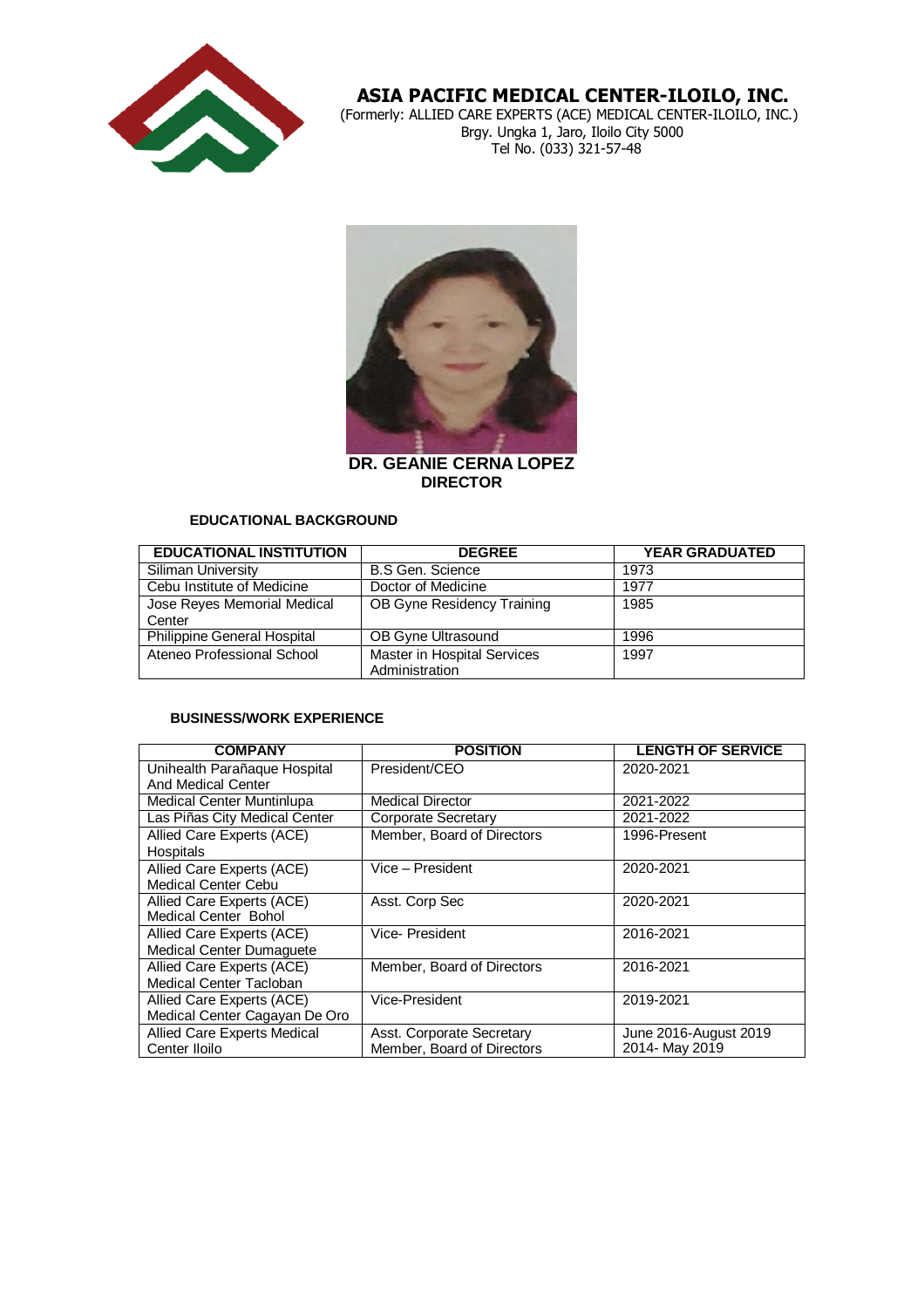![](_page_8_Picture_0.jpeg)

 (Formerly: ALLIED CARE EXPERTS (ACE) MEDICAL CENTER-ILOILO, INC.) Brgy. Ungka 1, Jaro, Iloilo City 5000 Tel No. (033) 321-57-48

![](_page_8_Picture_3.jpeg)

**DIRECTOR**

### **EDUCATIONAL BACKGROUND**

| <b>EDUCATIONAL INSTITUTION</b> | <b>DEGREE</b>                                | <b>YEAR GRADUATED</b> |
|--------------------------------|----------------------------------------------|-----------------------|
| University of San Agustin      | <b>B.S Medical Technology</b>                | 1996                  |
| West Visayas State University  | College of Medicine                          | 2000                  |
| Cebu Doctor's University       | Master of Arts in Hospital<br>Administration | Ongoing Thesis        |

| <b>COMPANY</b>                    | <b>POSITION</b>           | <b>LENGTH OF SERVICE</b> |
|-----------------------------------|---------------------------|--------------------------|
| West Visayas State University     | Unit Head- Endoscopy Unit | 10 Years                 |
| <b>Medical Center</b>             |                           |                          |
| Phil. Society of Gastroenterology | Member                    | 11 Years                 |
| Hepathology Society of The        | Member                    | 11 Years                 |
| Philippine                        |                           |                          |
| Allied Care Experts Medical       | Independent Director      | September 2017 - August  |
| Center Iloilo                     |                           | 2018                     |
|                                   | <b>Regular Director</b>   | August 2019 - Present    |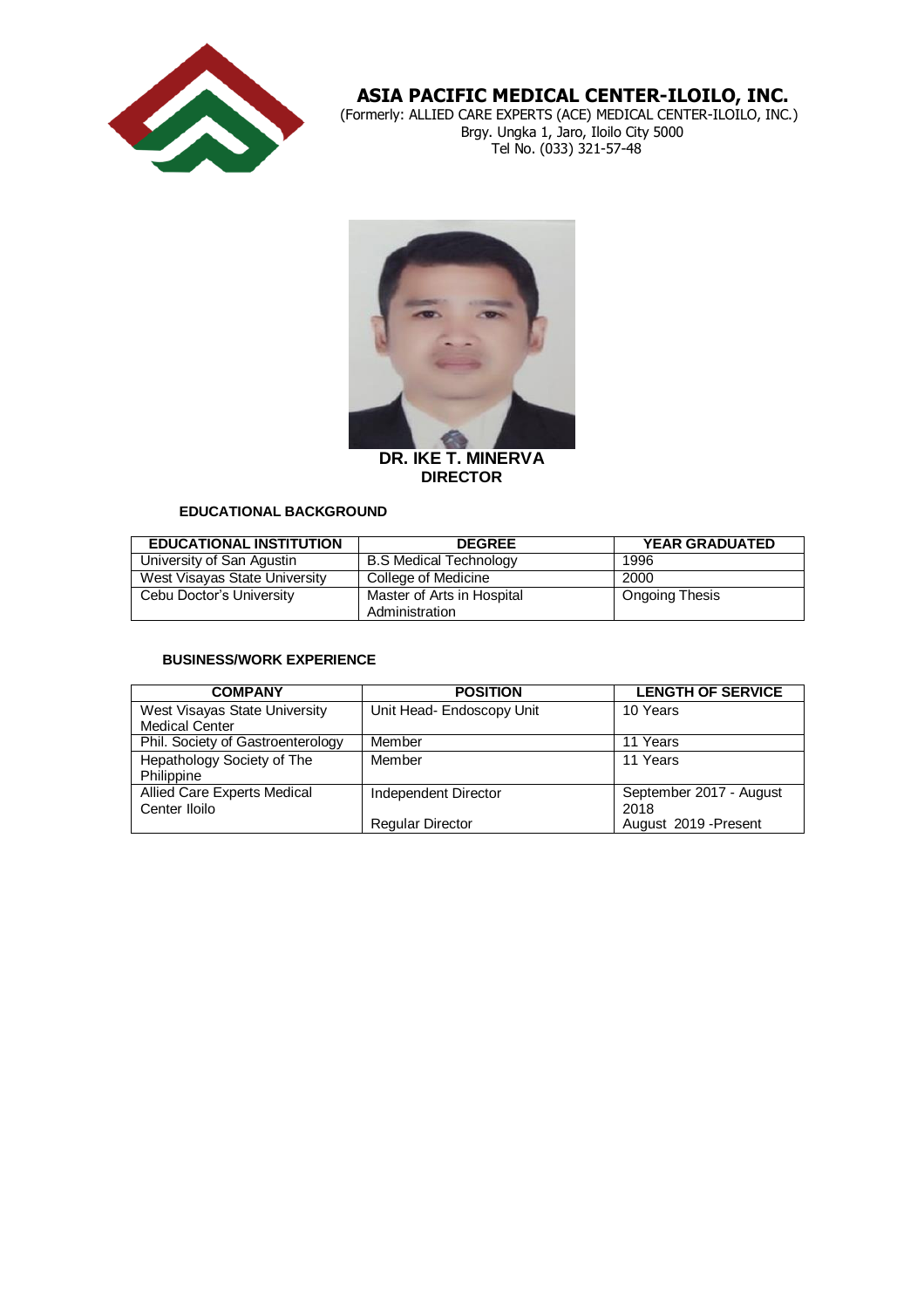![](_page_9_Picture_0.jpeg)

 (Formerly: ALLIED CARE EXPERTS (ACE) MEDICAL CENTER-ILOILO, INC.) Brgy. Ungka 1, Jaro, Iloilo City 5000 Tel No. (033) 321-57-48

![](_page_9_Picture_3.jpeg)

#### **EDUCATIONAL BACKGROUND**

| <b>EDUCATIONAL INSTITUTION</b>                                                     | <b>DEGREE</b>                             | <b>YEAR GRADUATED</b> |
|------------------------------------------------------------------------------------|-------------------------------------------|-----------------------|
| University of the Philippines-Diliman                                              | B.S. Pre-Med                              | 1974                  |
| University of the Philippines- College<br>of Medicine                              | Doctor of Medicine                        | 1978                  |
| University of the Philippines-Philippine<br><b>General Hospital Medical Center</b> | Residency-ENT-HNS                         | 1983                  |
| Wayne State University Detroit USA                                                 | Fellowship Maxillofacial Trauma           | 1993                  |
| Philippine Christian University                                                    | Master of Arts in Hospital Administration | 2012                  |

| <b>COMPANY</b>                                                                      | <b>POSITION</b>                                          | <b>LENGTH OF SERVICE</b>                      |
|-------------------------------------------------------------------------------------|----------------------------------------------------------|-----------------------------------------------|
| Subic Naval Base                                                                    | <b>ENT Consultant</b>                                    | 1984-1986                                     |
| Jose Reyes Medical Center                                                           | <b>Executive Officer ENT-HNS</b>                         | 1991-1996                                     |
| Medical Center Manila                                                               | Chairman ENT-HNS                                         | 1989-1995                                     |
| University of the Philippines- Philippine<br><b>General Hospital Medical Center</b> | <b>ENT Clinic Instructor</b>                             | 1995-2003                                     |
| Philippine Board of Otolaryngology-Head<br>and Neck Surgery                         | President                                                | 2020                                          |
| Philippine Society of Otolaryngology-<br>Head and Neck Surgery Inc.                 | President                                                | 2005                                          |
| San Juan De Dios Hospital (SJDH)                                                    | <b>ENT Head</b>                                          | 1990-2017                                     |
| East Avenue Medical Center                                                          | Chairman                                                 | 1988-2017                                     |
| Manila Doctors Hospital                                                             | <b>ENT Consultant</b>                                    | <b>Since 1998</b>                             |
| St. Tomas Hospital & Medical Center                                                 | Chairman                                                 | 2 Years                                       |
| <b>Allied Care Experts Baypointe</b>                                                | President                                                | 3 Years                                       |
| Philippines Society ORL-HNS                                                         | President                                                | 1 Year                                        |
| Unihealth Paranaque Hospital and<br>Medical Center.                                 | Medical Director and Administrator                       | 5 Years                                       |
| Allied Care Experts Medical Center-Bohol                                            | Vice-President                                           | 3 Years                                       |
| Allied Care Experts Medical Center-<br>Pateros                                      | Member, Board of Directors                               | 7 Years                                       |
| Allied Care Experts Medical Center-<br>Quezon City                                  | Member, Board of Directors                               | 7 Years                                       |
| Allied Care Experts Medical Center-<br>Dumaguete                                    | Member, Board of Directors                               | 5 Years                                       |
| Allied Care Experts Medical Center-<br>Baliwag                                      | Vice Chairman                                            | 3 Years                                       |
| Allied Care Experts Medical Center- Cebu                                            | Member, Board of Directors                               | 2019-2020                                     |
| <b>Allied Care Experts Medical Center-</b><br><b>Iloilo</b>                         | Member, Board of Directors<br>Member, Board of Directors | 2014-September 2017<br>October 2020 - Present |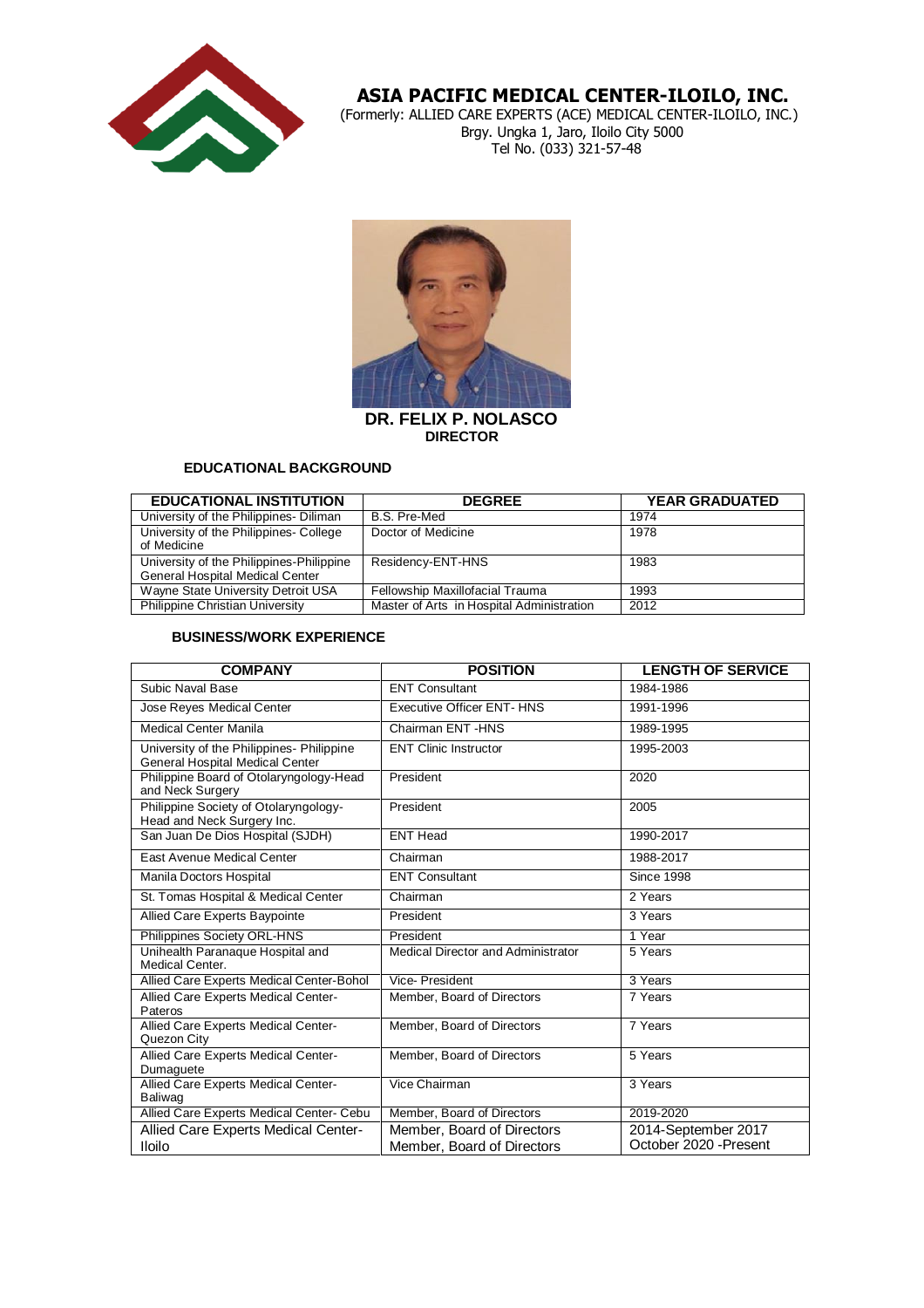![](_page_10_Picture_0.jpeg)

 (Formerly: ALLIED CARE EXPERTS (ACE) MEDICAL CENTER-ILOILO, INC.) Brgy. Ungka 1, Jaro, Iloilo City 5000 Tel No. (033) 321-57-48

![](_page_10_Picture_3.jpeg)

 **ENG'R. GENEROSO M. ORILLAZA DIRECTOR**

#### **EDUCATIONAL BACKGROUND**

| <b>EDUCATIONAL INSTITUTION</b>                     | <b>DEGREE</b>                 | <b>YEAR GRADUATED</b> |
|----------------------------------------------------|-------------------------------|-----------------------|
| Far Eastern University, Institute of<br>Technology | <b>B.S. Civil Engineering</b> | 1977                  |

| <b>COMPANY</b>                                                  | <b>POSITION</b>                                                                                         | <b>LENGTH OF SERVICE</b>    |
|-----------------------------------------------------------------|---------------------------------------------------------------------------------------------------------|-----------------------------|
| <b>OPERATING HOSPITALS</b>                                      |                                                                                                         |                             |
| Allied Care Experts Medical Center -<br>Baypointe               | Member, Board of Directors<br>Head, Management Information System                                       | November 2010 to Present    |
| <b>Allied Care Experts Medical Center-</b><br>Pateros           | Head, Management Information System                                                                     | June 2012 to Present        |
| Allied Care Experts Medical Center -<br>Quezon City             | <b>Member Executive Committee</b><br>Head, Eng'g and Maintenance<br>Head, Management Information System | Jun E 2013 to Present       |
| Allied Care Experts Medical Center -<br>Valenzuela              | Head, Eng'g and Maintenance<br>Head, Management Information System                                      | January 2014 to Present     |
| Allied Care Experts Medical Center-<br><b>Bohol</b>             | Member, Board of Directors                                                                              | July 2016 to Present        |
| Unihealth Parañaque Hospital and<br><b>Medical Center</b>       | Member, Board of Directors<br>Head, Management Information System                                       | June 2014 to Present        |
| <b>On Going Construction Hospitals</b>                          |                                                                                                         |                             |
| <b>Allied Care Experts Medical Center</b><br>Legaspi            | Member, Construction Committee                                                                          | June 2016 to Present        |
| <b>Allied Care Experts Medical Center</b><br>San Jose Del Monte | Member, Board of Directors<br>Member, Construction Committee                                            | July 2016 to Present        |
| <b>Allied Care Experts Medical Center</b><br>Palawan            | <b>Member, Construction Committee</b>                                                                   | June 2017 to Present        |
| <b>Allied Care Experts Medical Center</b><br>Malolos            | Member, Board of Directors<br>Member, Construction Committee                                            | November 2017 to Present    |
| Allied Care Experts Medical Center<br><b>Butuan</b>             | Member, Construction Committee                                                                          | March 2017 to Present       |
| Allied Care Experts Medical Center<br>Cagayan De Oro            | Member, Board of Directors<br><b>Head, Construction Committee</b>                                       | May 2016 to Present         |
| Allied Care Experts Medical Center<br>Gensan                    | <b>Member, Construction Committee</b>                                                                   | October 2016 to August 2020 |
| <b>Allied Care Experts Medical Center</b><br>lloilo             | Member, Board of Directors                                                                              | 2014 to 2020                |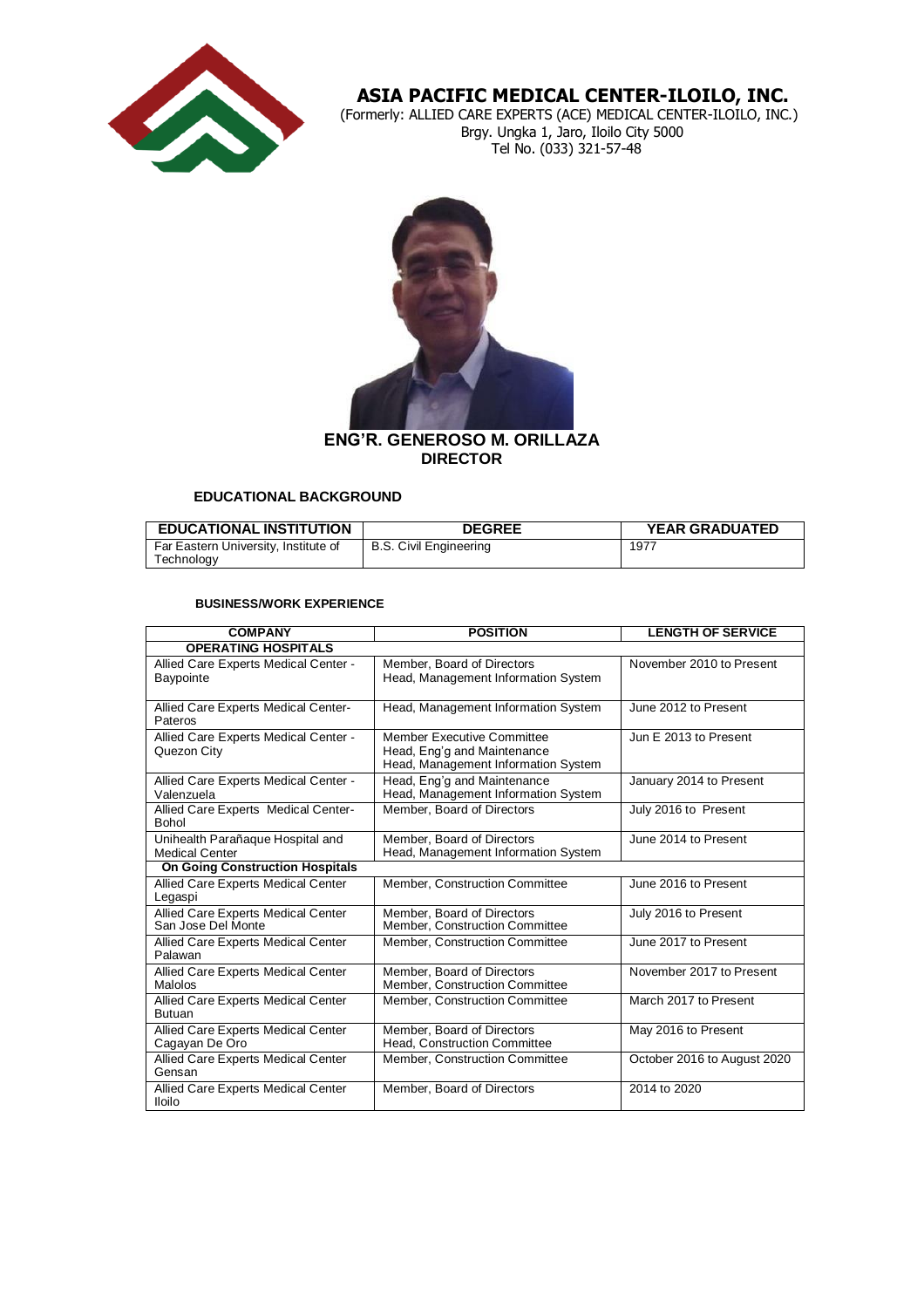![](_page_11_Picture_0.jpeg)

 (Formerly: ALLIED CARE EXPERTS (ACE) MEDICAL CENTER-ILOILO, INC.) Brgy. Ungka 1, Jaro, Iloilo City 5000 Tel No. (033) 321-57-48

![](_page_11_Picture_3.jpeg)

#### **EDUCATIONAL BACKGROUND**

| <b>EDUCATIONAL INSTITUTION</b>       | <b>DEGREE</b>                     | <b>YEAR GRADUATED</b> |
|--------------------------------------|-----------------------------------|-----------------------|
| University of the Philippines in the | B.S in Fisheries (Inland)         | 1983                  |
| Visayas                              |                                   |                       |
| West Visayas State University        | <b>B.S</b> in Biological Sciences | 1984                  |
| West Visayas State University        | Doctor of Medicine                | 1988                  |
| St. Paul's Hospital                  | Post-Graduate Internship          | 1988                  |
| <b>West Negros College</b>           | <b>B.S</b> in Nursing             | 2006                  |
| Cebu Doctors University              | Master of Arts in Hospital        | For Completion        |
|                                      | Administration                    |                       |

| <b>COMPANY</b>                     | <b>POSITION</b>                    | <b>LENGTH OF SERVICE</b> |
|------------------------------------|------------------------------------|--------------------------|
| Farmacia NEO                       | Owner/CEO                          | 29 Years                 |
| Regozo Family Medicine Clinic      | Owner/Family Physician             | 29 Years                 |
| Philippine College of Occupational | Associate Member                   | 1994-Present             |
| Medicine                           |                                    |                          |
| <b>Allied Care Experts Medical</b> | Member, Board of Directors         | 2014-Present             |
| Center Iloilo                      | Head of the Construction Committee | 2014-Present             |
| <b>Allied Care Experts Medical</b> | <b>Executive Vice President</b>    | 2017-Present             |
| Center Bacolod                     |                                    |                          |
| <b>Allied Care Experts Medical</b> | Member, Board of Directors         | 2016-Present             |
| Center Butuan                      |                                    |                          |
| <b>Allied Care Experts Medical</b> | Member, Board of Directors         | 2016-Present             |
| Center Gensan                      |                                    |                          |
| <b>Allied Care Experts Medical</b> | Member, Board of Directors         | 2017-Present             |
| Center Aklan                       |                                    |                          |
| Baguio Cordillera Doctors Hospital | Member, Board of Directors         | 2018-Present             |
| Philippine Academy of Family       | Treasurer                          | 2001-2003                |
| Physicians, Iloilo Chapter         | Vice President                     | 2003-2004                |
| Philippine Academy of Family       | Vice President                     | 1 Year                   |
| Physicians, Iloilo Chapter         |                                    |                          |
|                                    | Asst. Secretary                    | 2014-2016                |
| <b>Iloilo Medical Society</b>      | Vice President                     | 2016-2018                |
|                                    | Member, Board of Directors         | 2018-2019                |
|                                    |                                    |                          |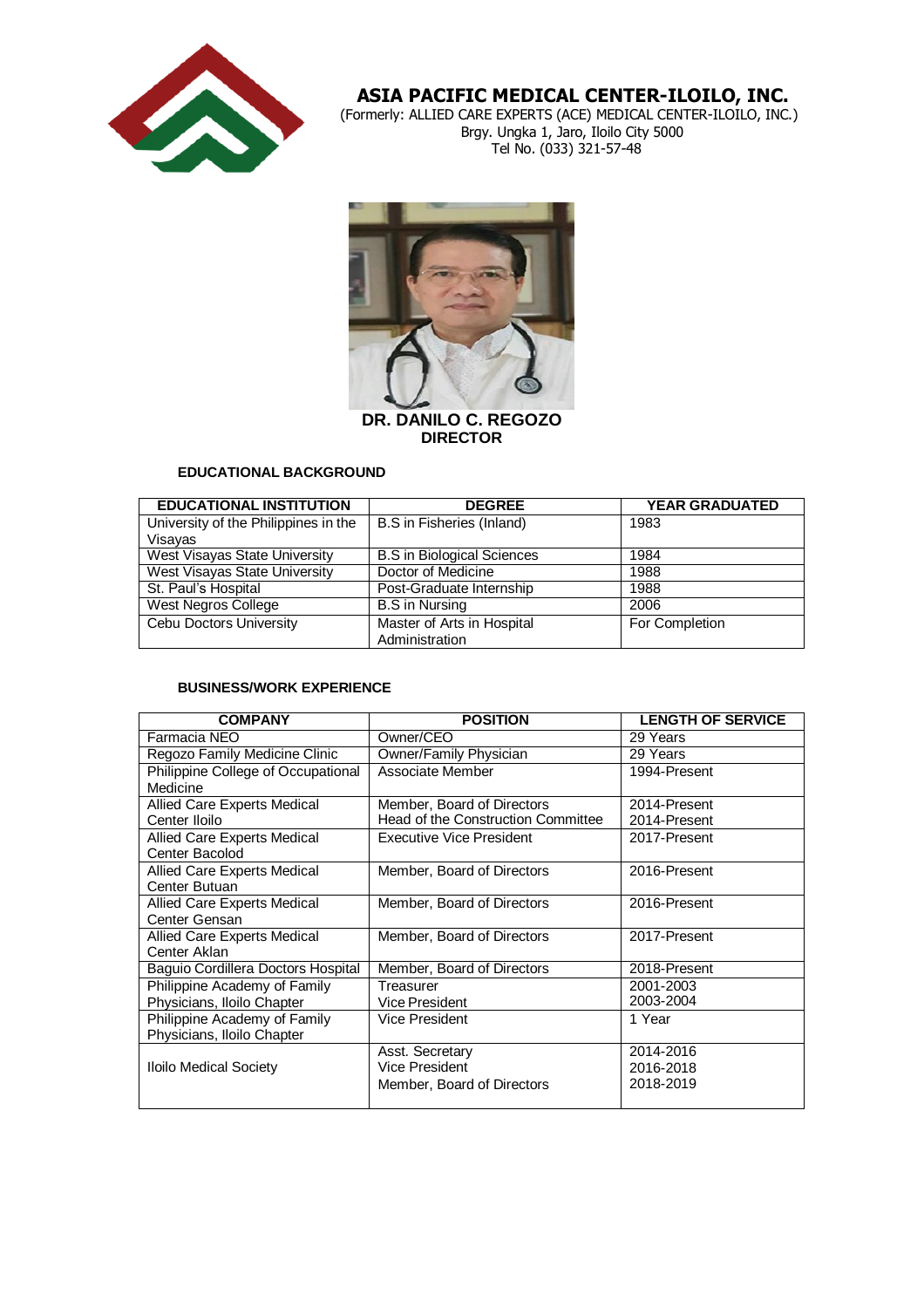![](_page_12_Picture_0.jpeg)

 (Formerly: ALLIED CARE EXPERTS (ACE) MEDICAL CENTER-ILOILO, INC.) Brgy. Ungka 1, Jaro, Iloilo City 5000 Tel No. (033) 321-57-48

![](_page_12_Picture_3.jpeg)

**DR. FREDILYN G. SAMORO DIRECTOR**

### **EDUCATIONAL BACKGROUND**

| <b>EDUCATIONAL INSTITUTION</b> | <b>DEGREE</b>                             | <b>YEAR GRADUATED</b> |
|--------------------------------|-------------------------------------------|-----------------------|
| West Visayas State University  | B.S. in Biology Science                   | 1985                  |
| West Visayas State University  | Doctor of Medicine                        | 1989                  |
| Cebu Doctor's University       | Master of Arts In Hospital Administration | Ongoing               |

| <b>COMPANY</b>                                              | <b>POSITION</b>            | <b>LENGTH OF SERVICE</b> |
|-------------------------------------------------------------|----------------------------|--------------------------|
| Allied Care Experts Medical                                 | Member, Board of Directors | 6 Years                  |
| Center-Iloilo                                               | Vice Chairman              | 2 Years                  |
| Allied Care Experts Medical<br><b>Center-General Santos</b> | President                  | 5 Years                  |
| Allied Care Experts Medical                                 | President                  | 5 Years                  |
| Center-Butuan                                               |                            |                          |
| Healthlink Iloilo Inc.                                      | Member, Board of Directors | 16 Years                 |
| Iloilo Integrated School                                    | COO/ Board of Trustees     | 20 Years                 |
| <b>MD Check</b>                                             | Member, Board of Directors | 12 Years                 |
| Philippine Obsteterics and<br>Gynecology                    | President                  | 1 Year                   |
| Philippine Obstetrical &                                    | Vice President             | 1 Year                   |
| Gynecological Society, Panay                                |                            |                          |
| Chapter                                                     |                            |                          |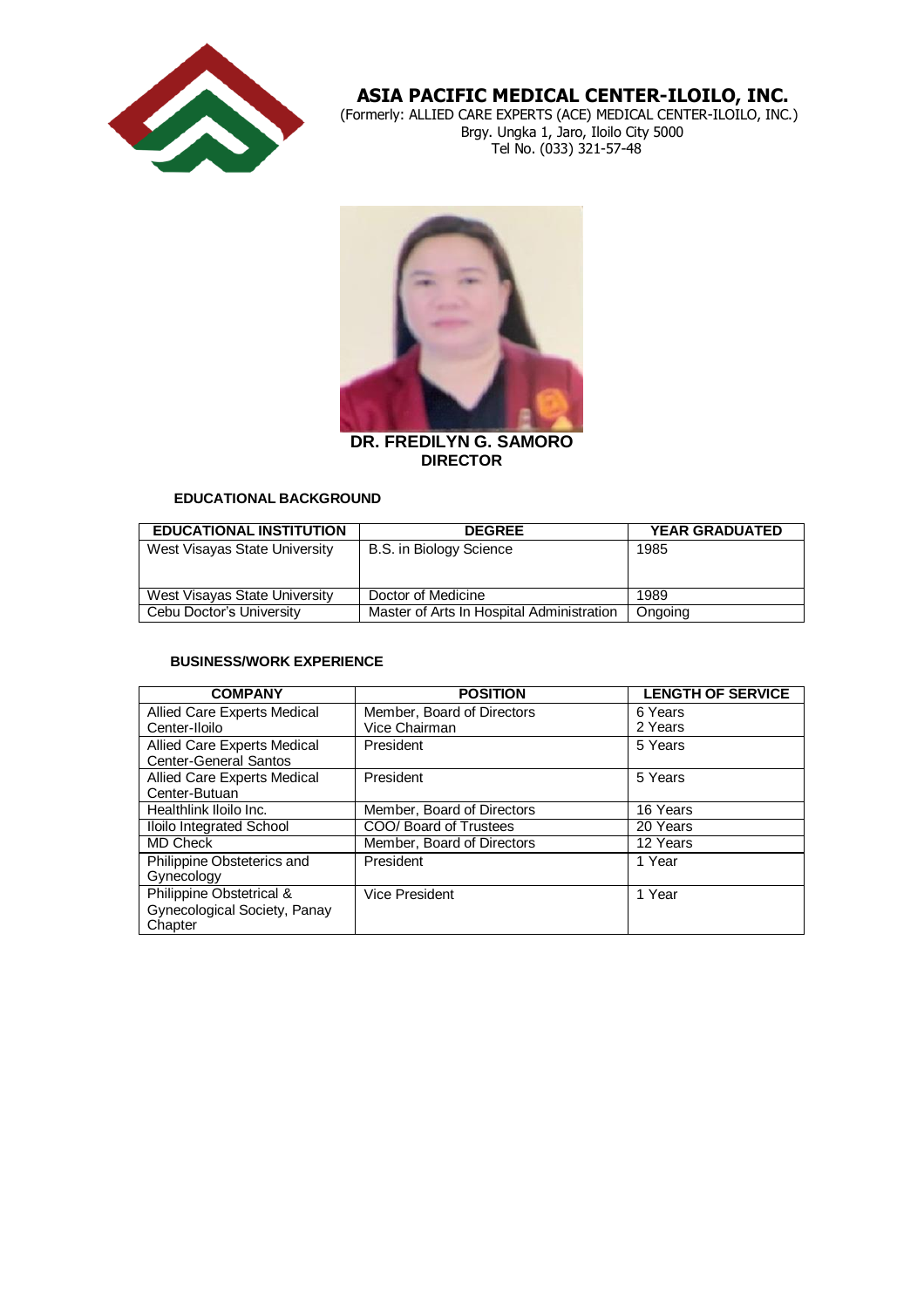![](_page_13_Picture_0.jpeg)

 (Formerly: ALLIED CARE EXPERTS (ACE) MEDICAL CENTER-ILOILO, INC.) Brgy. Ungka 1, Jaro, Iloilo City 5000 Tel No. (033) 321-57-48

![](_page_13_Picture_3.jpeg)

**DIRECTOR**

#### **EDUCATIONAL BACKGROUND**

| <b>EDUCATIONAL INSTITUTION</b>                   | <b>DEGREE</b>                | <b>YEAR GRADUATED</b> |
|--------------------------------------------------|------------------------------|-----------------------|
| University of the Philippines-<br><b>Diliman</b> | <b>B.S Political Science</b> | 1983                  |
| University of the Philippines-<br>Diliman        | Bachelor of Laws             | 1989                  |

| <b>COMPANY</b>                               | <b>POSITION</b>                                                           | <b>LENGTH OF SERVICE</b> |
|----------------------------------------------|---------------------------------------------------------------------------|--------------------------|
| Provincial Government of Iloilo              | <b>Board Member</b>                                                       | 1995                     |
| House of Representatives                     | Member                                                                    | 1998-2007                |
| House of Representatives                     | Deputy Minority Leader and<br>Member of the Commission of<br>Appointments | 2004-2007                |
| Provincial Government of Iloilo              | Iloilo Vice Governor                                                      | 2007-2010                |
| R2S Manpower Services<br>Corporation         | President                                                                 | 1 Year                   |
| Great Odysseus Sec. Agency<br>Inc.           | President                                                                 | 7 Years                  |
| Great Jupiter Mercantile Inc.                | President                                                                 | 5 Years                  |
| Suplico & Austria Law Office                 | Partner                                                                   | 7 Years                  |
| Allied Care Experts Medical<br>Center Iloilo | Member, Board of Directors                                                | 2020-Present             |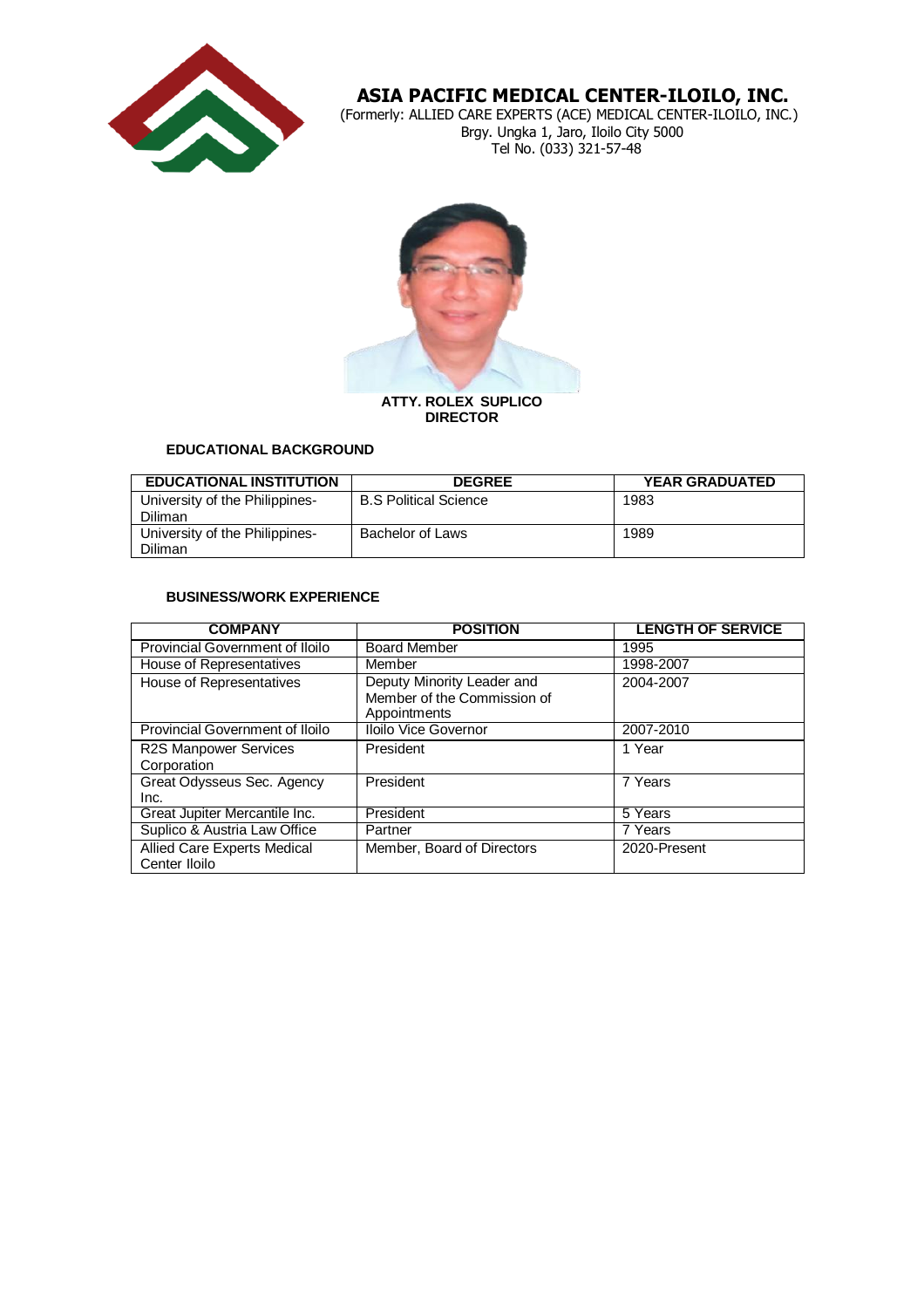![](_page_14_Picture_0.jpeg)

 (Formerly: ALLIED CARE EXPERTS (ACE) MEDICAL CENTER-ILOILO, INC.) Brgy. Ungka 1, Jaro, Iloilo City 5000 Tel No. (033) 321-57-48

![](_page_14_Picture_3.jpeg)

### **EDUCATIONAL BACKGROUND**

| <b>EDUCATIONAL INSTITUTION</b> | <b>DEGREE</b>              | <b>YEAR GRADUATED</b> |
|--------------------------------|----------------------------|-----------------------|
| University of the Philippines  | <b>B.S. Biology</b>        | 1985                  |
| Visayas                        |                            |                       |
| West Visayas State University  | Doctor of Medicine         | 1989                  |
| Cebu Doctors University        | Master of Arts in Hospital | <b>Thesis Writing</b> |
|                                | Administration             |                       |

| <b>COMPANY</b>                          | <b>POSITION</b>              | <b>LENGTH OF SERVICE</b> |
|-----------------------------------------|------------------------------|--------------------------|
| <b>Private Practice</b>                 | Internist Nephrologist       | 24 Years                 |
| M3 Dialysis Center Iloilo               | <b>Medical Director</b>      | 13 Years                 |
| West Visayas State University           | OIC Head Nephrologist        | 7 Months                 |
| <b>Medical Center</b>                   |                              |                          |
| Iloilo Mission Hospital Dialysis        | <b>Head Nephrologist</b>     | 10 Years                 |
| Unit                                    |                              |                          |
| Phil Society of Nephrology              | <b>Vice President</b>        | 2 Years                  |
| Panay Iloilo                            |                              |                          |
| Dept. of Internal Medicine West         | Training Officer;            | 2 Years                  |
| <b>Visayas State University Medical</b> | Asst. Training Officer       | 2 Years                  |
| Center                                  |                              |                          |
| West Visayas State University           | <b>Professorial Lecturer</b> | 15 Years                 |
| College of Medicine                     |                              |                          |
| Allied Care Experts Medical             | Asst. Secretary              | December 2014-May 2016   |
| Center Iloilo                           | Treasurer                    | June 2016-Present        |
| Renal Specialty Inc.                    | Secretary                    | 8 Years                  |
| Renal Specialty Inc.                    | <b>Medical Director</b>      | 3 Years                  |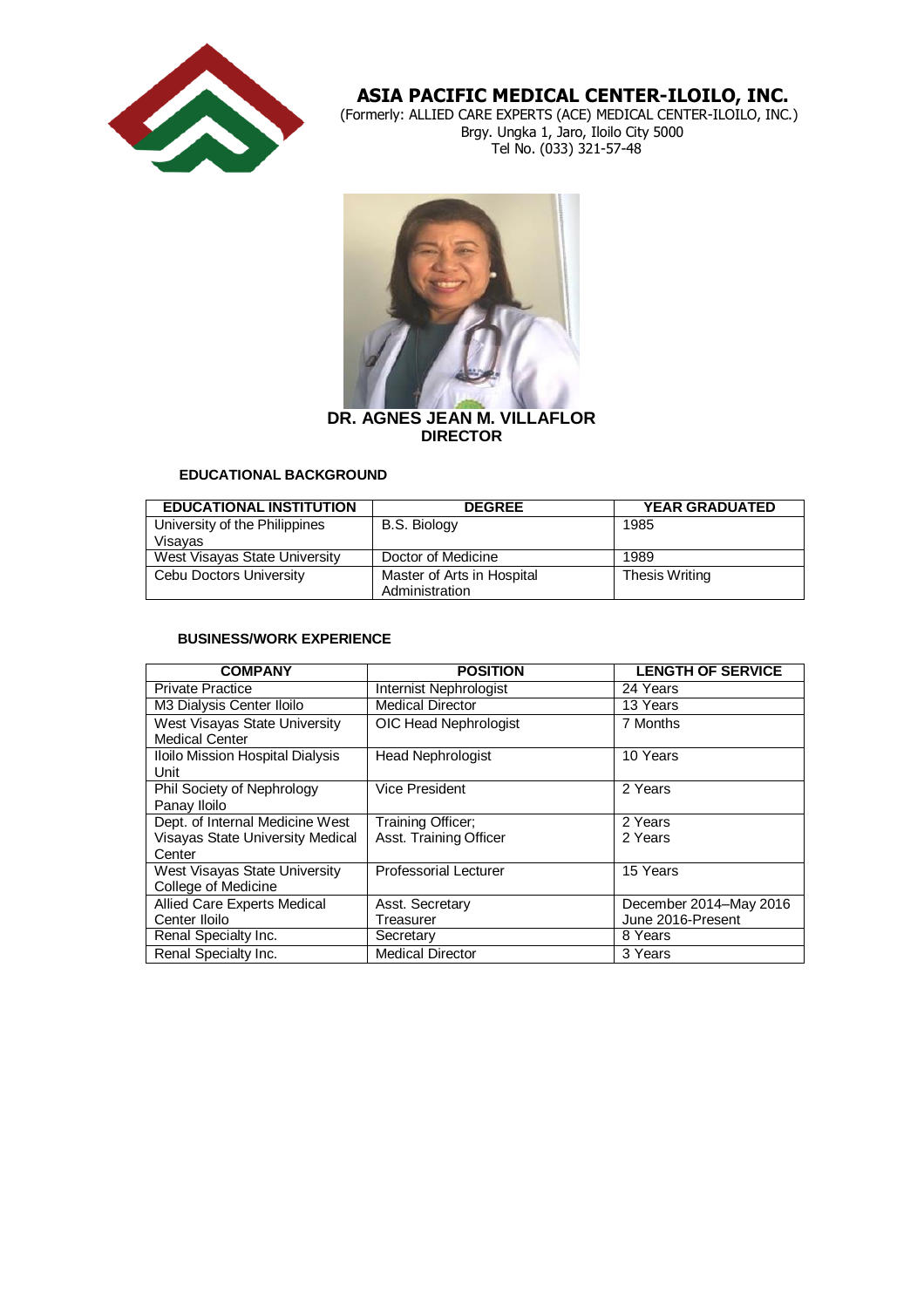![](_page_15_Picture_0.jpeg)

 (Formerly: ALLIED CARE EXPERTS (ACE) MEDICAL CENTER-ILOILO, INC.) Brgy. Ungka 1, Jaro, Iloilo City 5000 Tel No. (033) 321-57-48

![](_page_15_Picture_3.jpeg)

### **DR. JERUSHA A. COMUELO INDEPENDENT DIRECTOR**

### **EDUCATIONAL BACKGROUND**

| <b>EDUCATIONAL INSTITUTION</b> | <b>DEGREE</b>                             | <b>YEAR GRADUATED</b> |
|--------------------------------|-------------------------------------------|-----------------------|
| West Visayas State University  | <b>B.S. Biological Sciences</b>           | 1987                  |
| West Visayas State University  | Doctor of Medicine                        | 1992                  |
| Cebu Doctor's University       | Master of Arts in Hospital Administration | 2018                  |
|                                | (For Thesis Completion)                   |                       |

| <b>COMPANY</b>                                         | <b>POSITION</b>                 | <b>LENGTH OF SERVICE</b> |
|--------------------------------------------------------|---------------------------------|--------------------------|
| West Visayas State University<br><b>Medical Center</b> | <b>Pediatrics Training</b>      | 4 Years                  |
| Philippine Children's Medical<br>Center                | <b>Child Neurology Training</b> | 3 Years                  |
| West Visayas State University<br><b>Medical Center</b> | <b>Medical Specialist</b>       | Sept. 2014-Present       |
| <b>Philippine Pediatric Society</b>                    | Member                          | April 2000-Present       |
| Philippine Medical Association                         | Life Member                     | 1998-Present             |
| Child Neurology Society of the<br>Philippines          | Member                          | 2002-Present             |
| Philippine League Against<br>Epilepsy                  | Member                          | 2001-Present             |
| International Child Neurology<br>Association           | Member                          | 2020-Present             |
| Iloilo Neuroscience Group Inc.                         | Treasurer                       | 2015-Present             |
| West Visayas State University<br>College of Medicine   | Treasurer                       | 2016-Present             |
| Asean Oceanian of Child<br>Neurology                   | Member                          | 2018-Present             |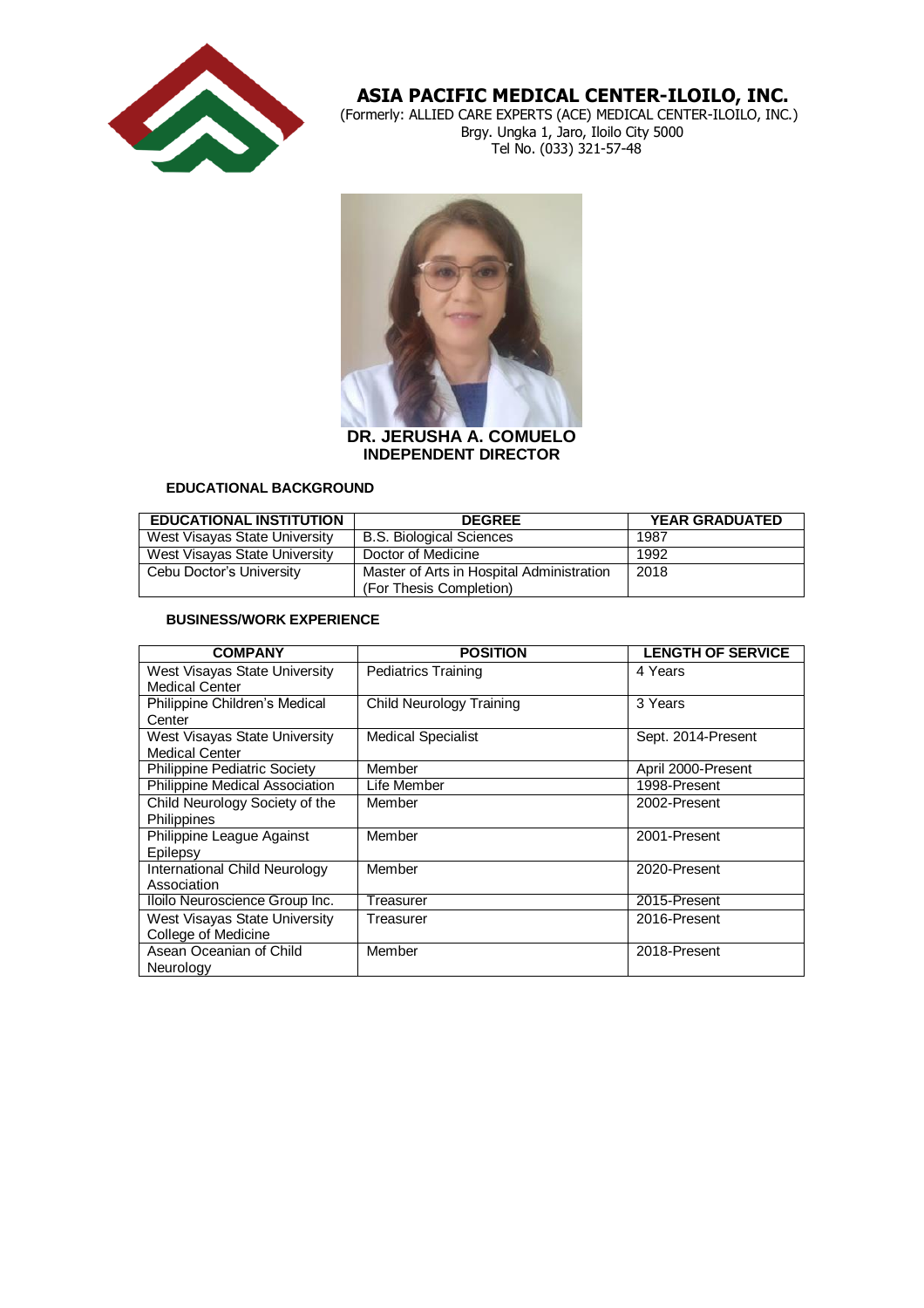![](_page_16_Picture_0.jpeg)

 (Formerly: ALLIED CARE EXPERTS (ACE) MEDICAL CENTER-ILOILO, INC.) Brgy. Ungka 1, Jaro, Iloilo City 5000 Tel No. (033) 321-57-48

![](_page_16_Picture_3.jpeg)

**MA. TERESA F. DEBUQUE INDEPENDENT DIRECTOR**

#### **EDUCATIONAL BACKGROUND**

| <b>EDUCATIONAL INSTITUTION</b> | <b>DEGREE</b>                                | <b>YEAR GRADUATED</b> |
|--------------------------------|----------------------------------------------|-----------------------|
| University of San Agustin      | B.S. Psychology/AB Economics                 | 1983                  |
| University of San Agustin      | Bachelor of Laws                             | 1991                  |
| Cebu Doctor's College          | Master of Arts in Hospital<br>Administration | Undergraduate         |

| <b>COMPANY</b>                                               | <b>POSITION</b>          | <b>LENGTH OF SERVICE</b>    |
|--------------------------------------------------------------|--------------------------|-----------------------------|
| Local Government Unit, Anilao-<br><b>Iloilo</b>              | Vice Mayor               | 5 Years (2016-Present       |
| Local Government Unit-Anilao,<br><b>Iloilo</b>               | <b>Municipal Mayor</b>   | 9 Years<br>$(2007-Present)$ |
| Local Government Unit- Janiuay,<br><b>Iloilo</b>             | Sangguniang Bayan Member | 3 Years<br>(1992-1995)      |
| Lady Local Legislators League of<br>the Philippines (Four-L) | <b>Vice President</b>    | 2019-Present                |
| League of the Municipalities of the<br>Philippines (LMP)     | President                | 2010-2013                   |